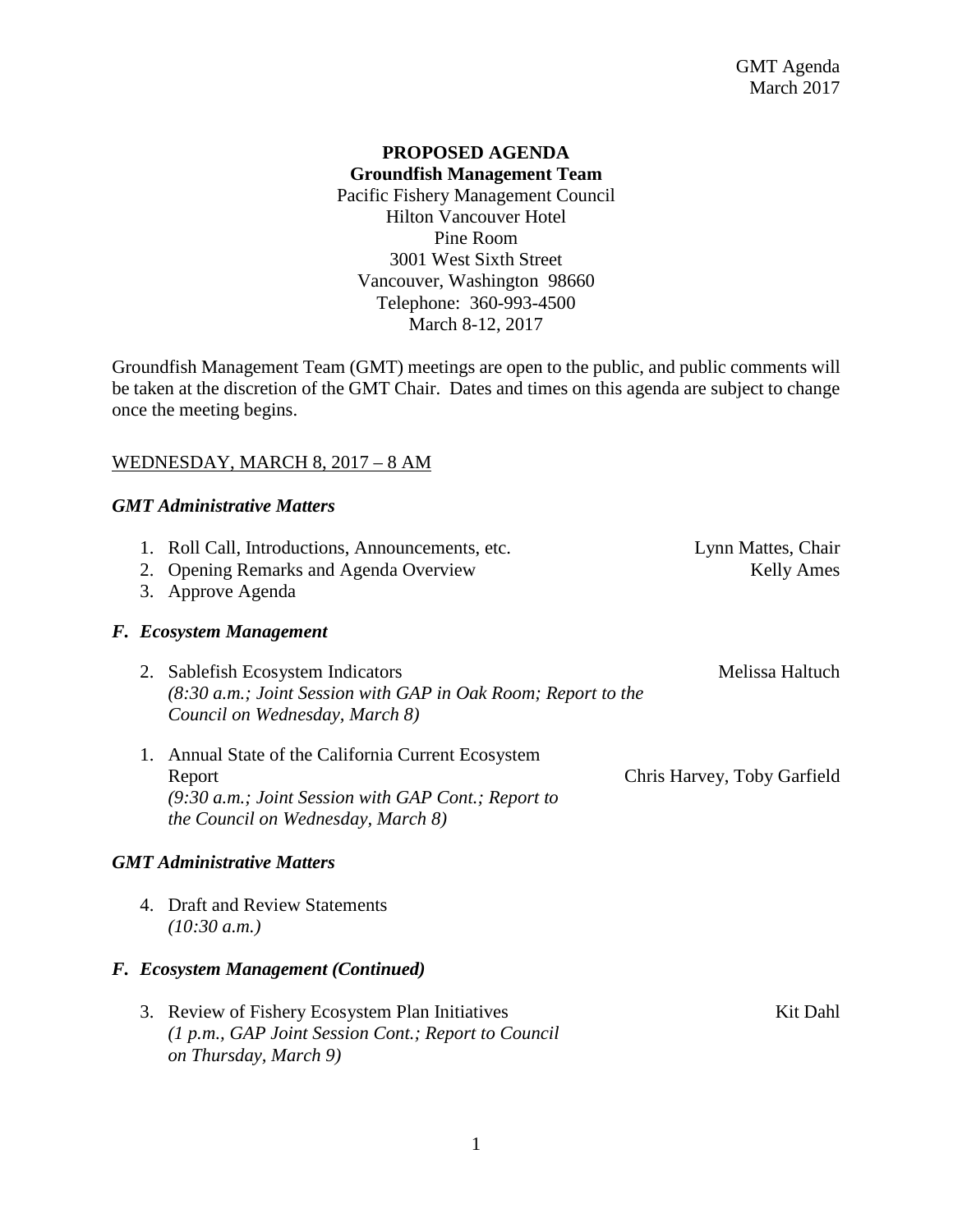# *GMT Administrative Matters*

5. Draft and Review Statements *(2 p.m.)*

# *I. Groundfish Management*

| 1. Salmon Endangered Species Act (ESA) Consultation Analysis | Susan Bishop |  |  |  |
|--------------------------------------------------------------|--------------|--|--|--|
| $(4 p.m.; Joint Session with the STT, Heritage C Room;$      |              |  |  |  |
| Report to the Council Friday, March 10)                      |              |  |  |  |

# THURSDAY, MARCH 9, 2017 – 8 AM

# *C. Administrative Matters*

|                                   |                                  | 2. National Standard 1 Guidelines Carryover Provisions<br>(8:30 a.m.; Report to the Council Friday, March 10)                                                 | John DeVore        |  |  |
|-----------------------------------|----------------------------------|---------------------------------------------------------------------------------------------------------------------------------------------------------------|--------------------|--|--|
| I.                                |                                  | <b>Groundfish Management (continued)</b>                                                                                                                      |                    |  |  |
|                                   |                                  | 2. Reports and Recommendations from Groundfish Science<br><b>Workshops and Methodology Reviews</b><br>$(9:30 a.m.;$ Report to the Council Saturday, March 11) | John DeVore        |  |  |
| <b>GMT Administrative Matters</b> |                                  |                                                                                                                                                               |                    |  |  |
|                                   |                                  | 6. Preparations for the Lingcod Stock Assessment<br>$(10:30 a.m.; No Report to the Council)$                                                                  | Melissa Haltuch    |  |  |
|                                   | $7_{\scriptscriptstyle{\ddots}}$ | <b>Draft and Review Statements</b><br>(11:30 a.m.)                                                                                                            |                    |  |  |
| I.                                |                                  | <b>Groundfish Management (continued)</b>                                                                                                                      |                    |  |  |
|                                   | 3.                               | Consideration of Inseason Adjustments, Including Carryover<br>(1 p.m.; Report to the Council Sunday, March 12)                                                | Jessi Doerpinghaus |  |  |
|                                   | 3.                               | Consideration of Inseason Adjustments,<br>Including Carryover (continued)<br>(4 p.m.; Joint Session with GAP in Oak Room)                                     | Jessi Doerpinghaus |  |  |